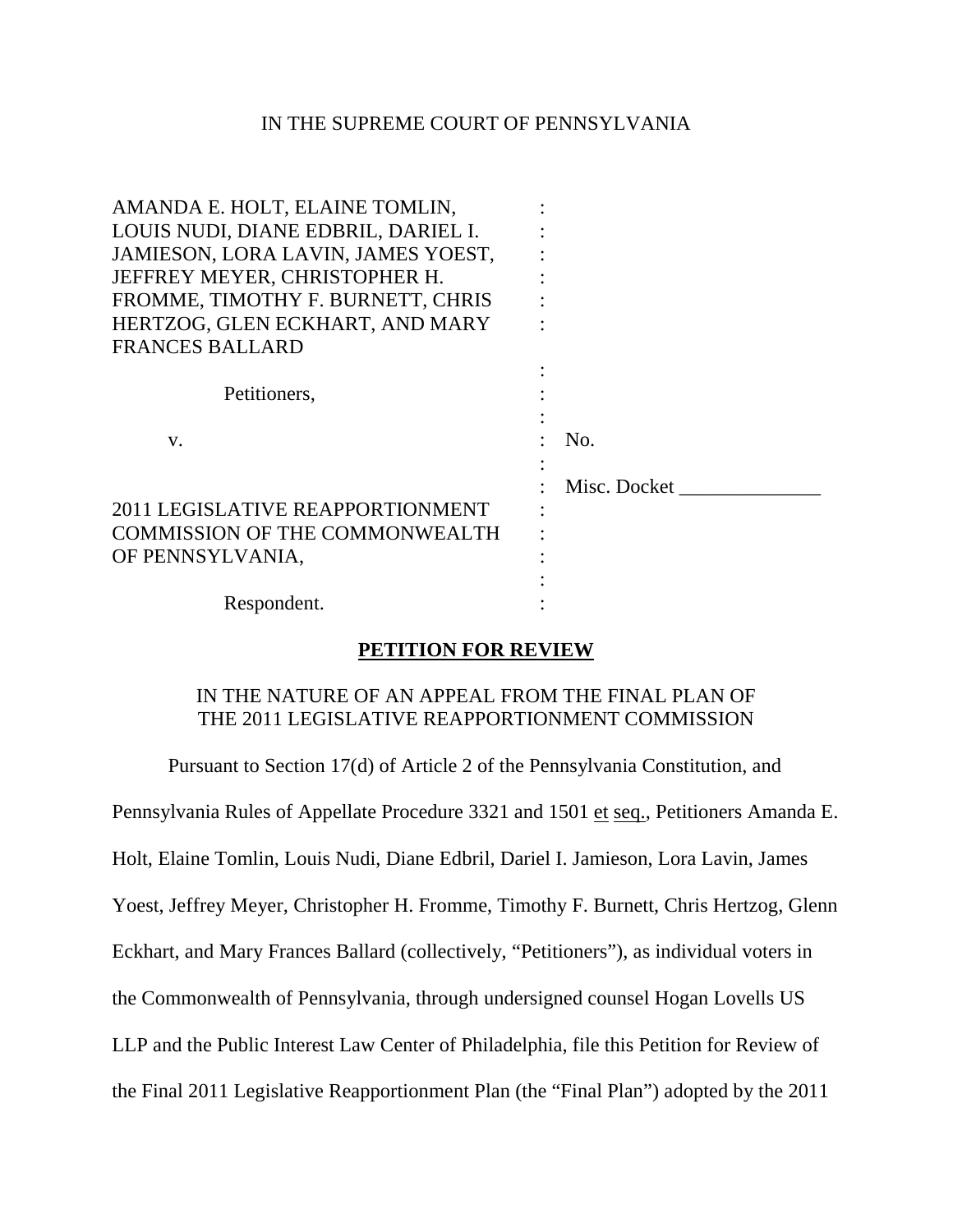Legislative Reapportionment Commission of the Commonwealth of Pennsylvania on the grounds that the Final Plan unconstitutionally splits hundreds of political subdivisions of the Commonwealth—in violation of the express requirement of Section 16, Article 2 that *no* subdivisions be split "*unless absolutely necessary*." In fact, the Final Plan violates Section 16 on a state-wide basis by making 453 *more* subdivision splits for the House and 93 *more* subdivision splits for the Senate than the number of splits which are "absolutely necessary."The Plan thus deprives voters in the Commonwealth of their right to select their legislative representatives in the manner provided by the Constitution. In support of their request for remand and relief, the Petitioners state as follows:

### **STATEMENT OF JURISDICTION**

1. This Court has exclusive appellate jurisdiction over this Petition pursuant to Section 17(d) of Article 2 of the Pennsylvania Constitution and 42 Pa.C.S. §725(1). This Petition is addressed to the Court's appellate jurisdiction and is in the nature of a Petition for Review pursuant to Rule 3321 and Rule 1501 et seq. of the Pennsylvania Rules of Appellate Procedure.

#### **PETITIONERS**

2. Petitioner Amanda E. Holt resides at 124 Bastian Lane, Allentown 18104, Lehigh County, Pennsylvania. Ms. Holt is a registered voter of the Commonwealth of Pennsylvania and is aggrieved by the Final Plan. Under the Final Plan, Lehigh County, in which Ms. Holt resides, would be divided into eight House of Representative Districts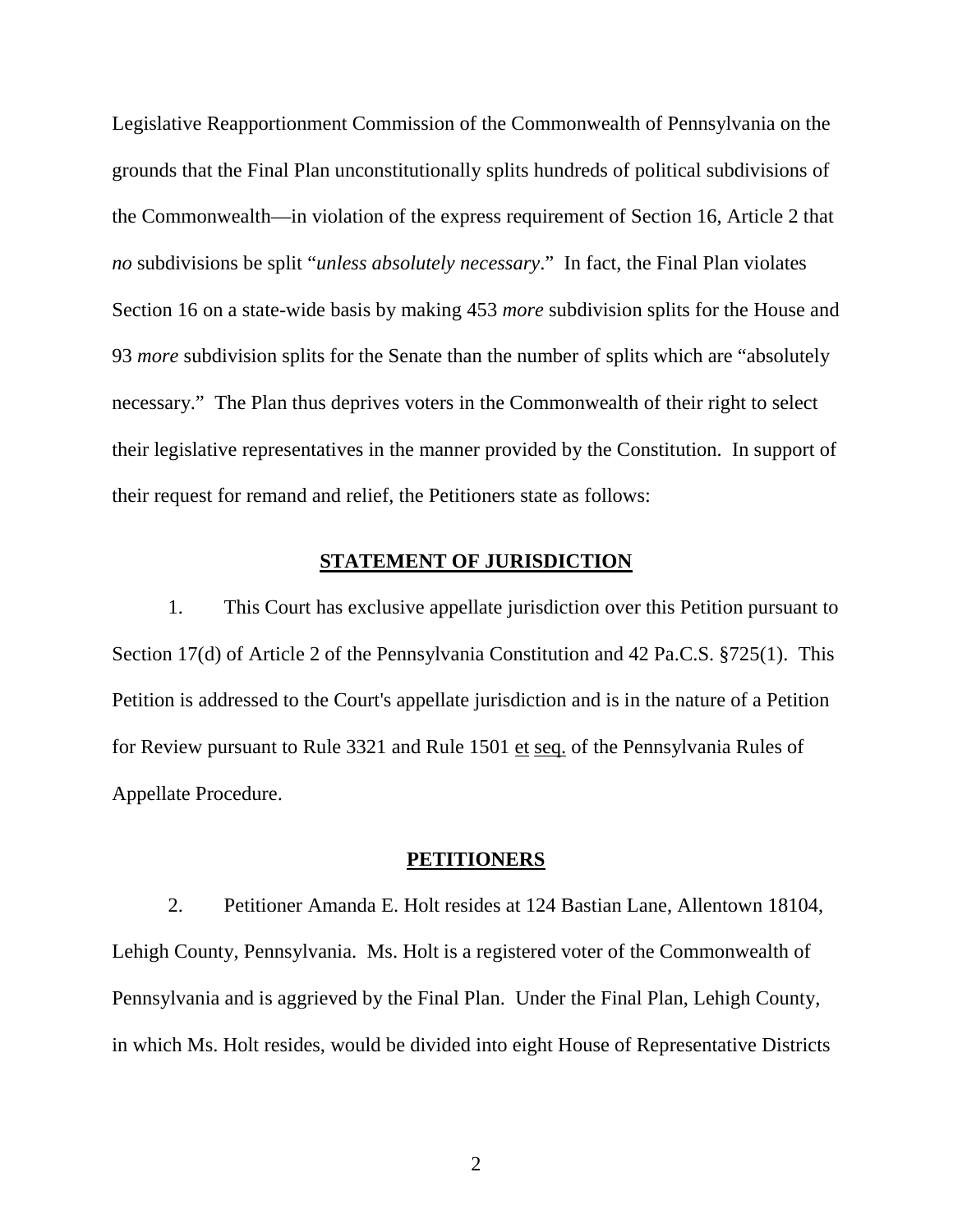and three Senatorial Districts, in violation of Section 16 of Article 2 of the Pennsylvania Constitution.

3. Petitioner Elaine Tomlin resides at 4831 North Fifth Street, Philadelphia 19120, Philadelphia County, Pennsylvania. Ms. Tomlin is a registered voter of the Commonwealth of Pennsylvania and is aggrieved by the Final Plan. Under the Final Plan, Philadelphia Ward 42, in which Ms. Tomlin resides, would be divided into two Senate Districts and five House of Representative Districts in violation of Section 16 of Article 2 of the Pennsylvania Constitution.

4. Petitioner Louis Nudi resides at 322 Maple Road, Pittsburgh 15237, Allegheny County, Pennsylvania. Mr. Nudi is a registered voter of the Commonwealth of Pennsylvania and is aggrieved by the Final Plan. Under the Final Plan, Ross Township, in which Mr. Nudi resides, would be divided into two House of Representative Districts in violation of Section 16 of Article 2 of the Pennsylvania Constitution.

5. Petitioner Diane Edbril resides at resides at 205 Spruce Tree Road, Radnor 19087, Delaware County, Pennsylvania. Ms. Edbril is a registered voter of the Commonwealth of Pennsylvania and is aggrieved by the Final Plan. Under the Final Plan, Radnor Township, in which Ms. Edbril resides, would be divided into two House of Representative Districts and Delaware County into four Senate Districts in violation of Section 16 of Article 2 of the Pennsylvania Constitution.

6. Petitioner Dariel I. Jamieson resides at 200 Lafayette Lane, Chesterbrook 19087, Chester County, Pennsylvania. Mr. Jamieson is a registered voter of the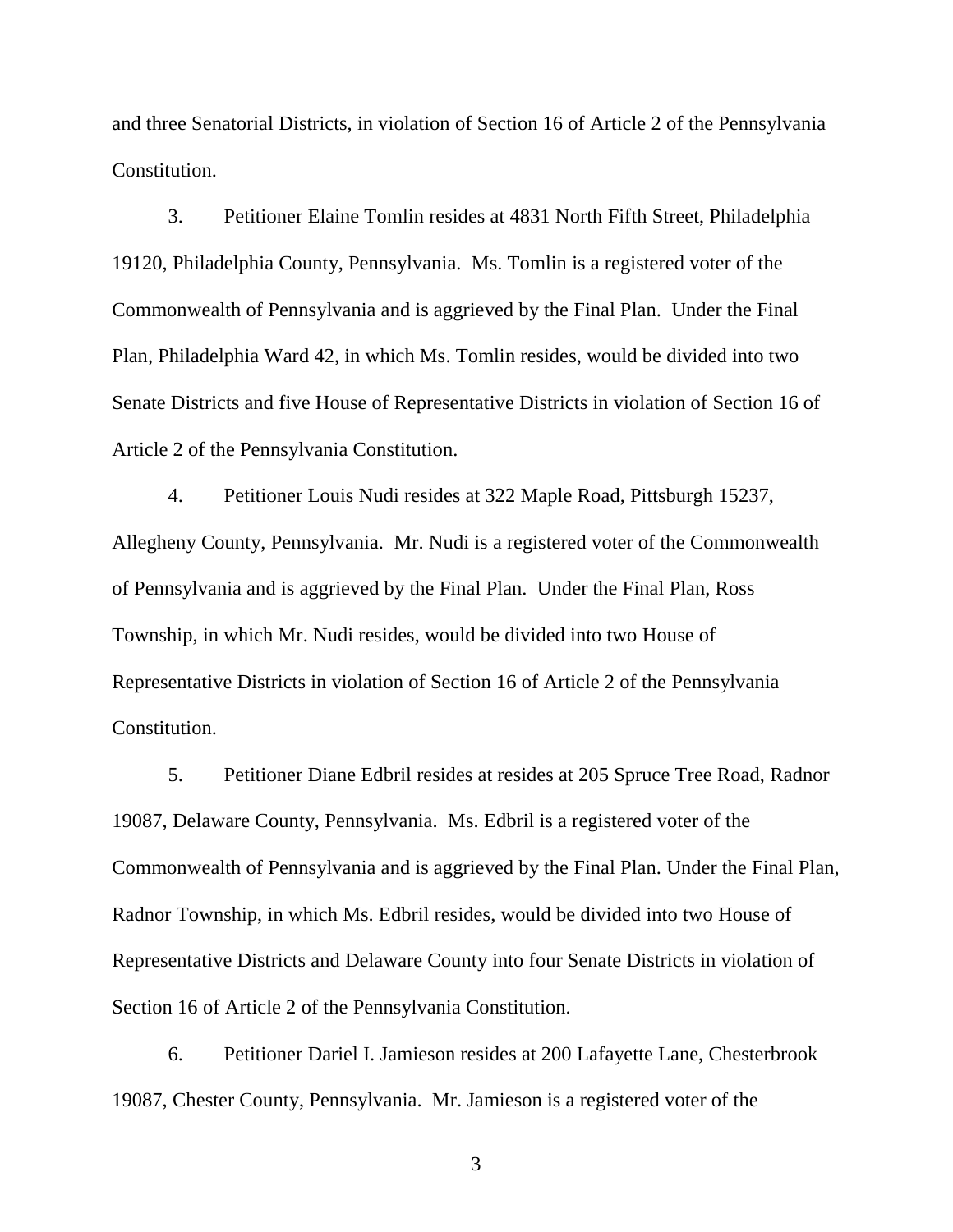Commonwealth of Pennsylvania and is aggrieved by the Final Plan. Under the Final Plan, Chester County, in which Mr. Jamieson resides, would be divided into four Senate Districts in violation of Section 16 of Article 2 of the Pennsylvania Constitution.

7. Petitioner Lora Lavin resides at 15 Wellesley Road, Swarthmore 19081, Delaware County, Pennsylvania. Ms. Lavin is a registered voter of the Commonwealth of Pennsylvania and is aggrieved by the Final Plan. Under the Final Plan, Delaware County, in which Ms. Lavin resides, would be divided into four Senate Districts in violation of Section 16 of Article 2 of the Pennsylvania Constitution. Under the Final Plan, Swarthmore Borough, in which Ms. Lavin resides, would be divided into two House of Representative Districts in violation of Section 16 of Article 2 of the Pennsylvania Constitution.

8. Petitioner James Yoest resides at 410 Englewood Drive, Pittsburgh 15237, Allegheny County, Pennsylvania. Mr. Yoest is a registered voter of the Commonwealth of Pennsylvania and is aggrieved by the Final Plan. Under the Final Plan, Ross Township, in which Mr. Yoest resides, would be divided into two House of Representative Districts in violation of Section 16 of Article 2 of the Pennsylvania Constitution.

9. Petitioner Jeffrey Meyer resides at 492 Woodland Road, Pittsburgh 15237, Allegheny County, Pennsylvania. Mr. Meyer is a registered voter of the Commonwealth of Pennsylvania and is aggrieved by the Final Plan. Under the Final Plan, Ross Township, in which Mr. Meyer resides, would be divided into two House of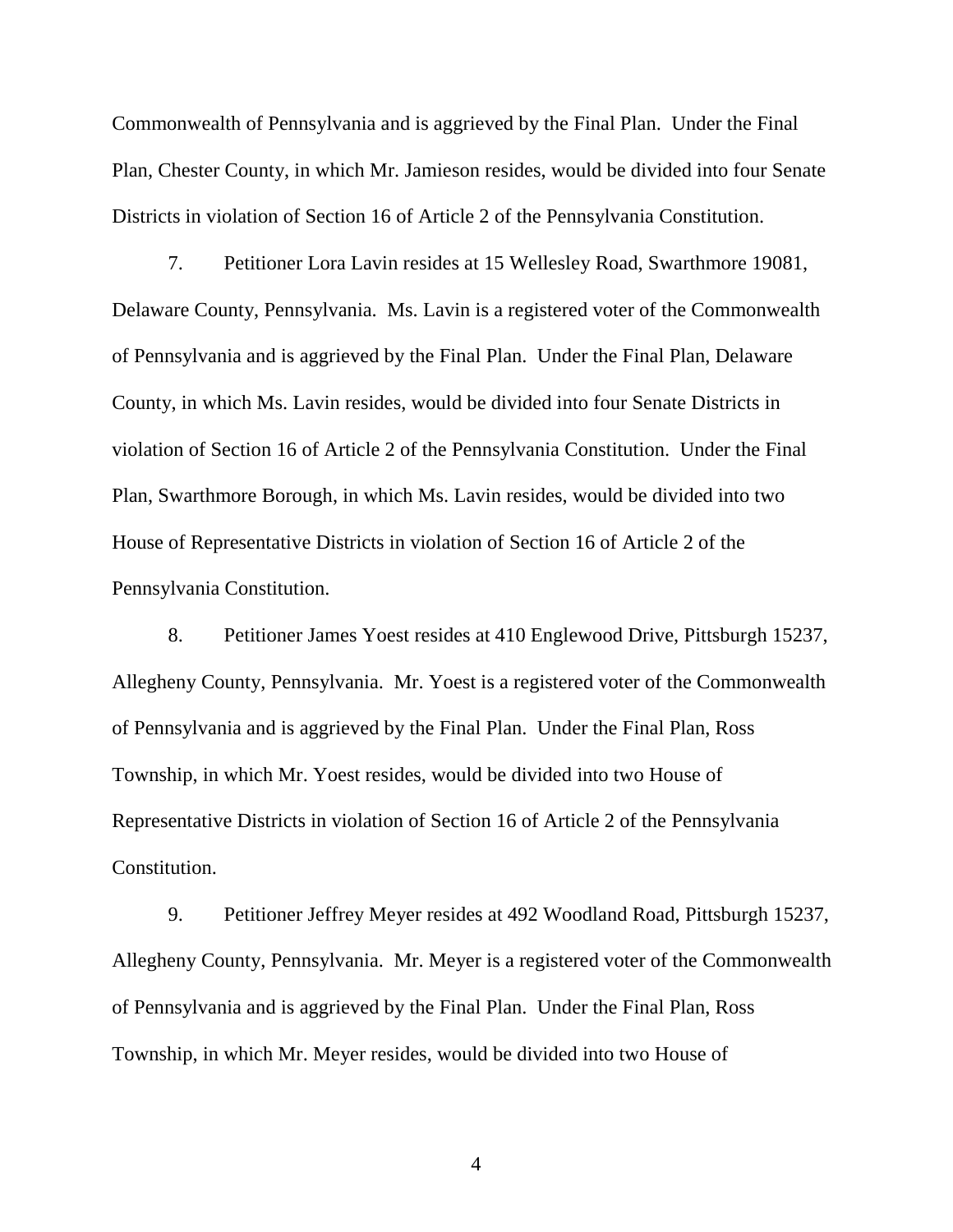Representative Districts in violation of Section 16 of Article 2 of the Pennsylvania Constitution.

10. Petitioner Christopher H. Fromme resides at 113 Pittview Road, Pittsburgh 15237, Allegheny County, Pennsylvania. Mr. Fromme is a registered voter of the Commonwealth of Pennsylvania and is aggrieved by the Final Plan. Under the Final Plan, Ross Township, in which Mr. Fromme resides, would be divided into two House of Representative Districts in violation of Section 16 of Article 2 of the Pennsylvania Constitution.

11. Petitioner Timothy F. Burnett resides at 115 Heidcrest Drive, Pittsburgh 15237, Allegheny County, Pennsylvania. Mr. Burnett is a registered voter of the Commonwealth of Pennsylvania and is aggrieved by the Final Plan. Under the Final Plan, Ross Township, in which Mr. Burnett resides, would be divided into two House of Representative Districts in violation of Section 16 of Article 2 of the Pennsylvania Constitution.

12. Petitioner Chris Hertzog resides at 5163 Egypt Road, Coply 18037, Lehigh County, Pennsylvania. Mr. Hertzog is a registered voter of the Commonwealth of Pennsylvania and is aggrieved by the Final Plan. Under the Final Plan, North Whithall Township, in which Mr. Hertzog resides, would be divided into eight House of Representative Districts, and Lehigh County would be divided into three Senate Districts in violation of Section 16 of Article 2 of the Pennsylvania Constitution.

13. Petitioner Glenn Eckhart resides at 511 E Federal St., Allentown 18103- 5209, Lehigh County, Pennsylvania. Mr. Eckhart is a registered voter of the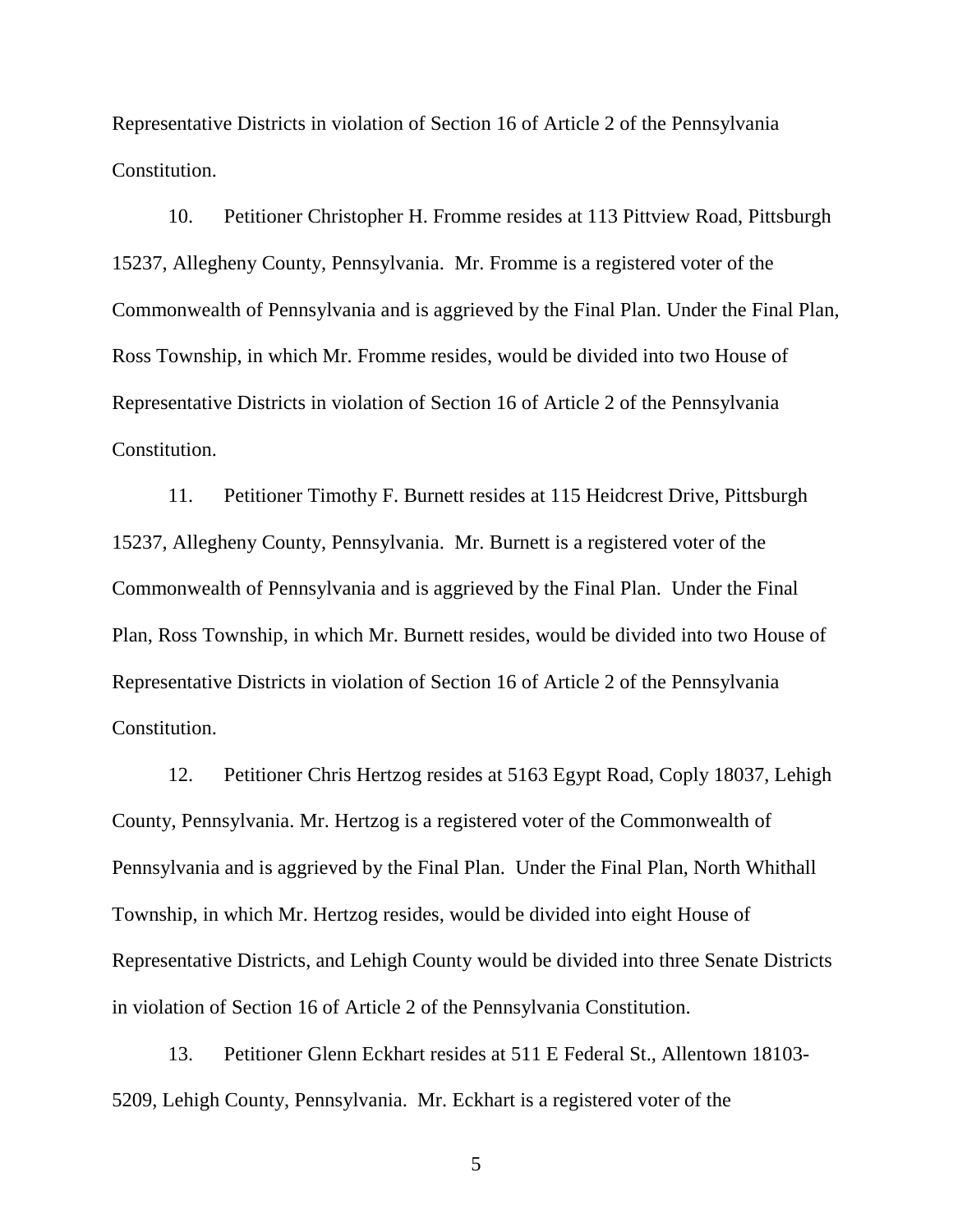Commonwealth of Pennsylvania and is aggrieved by the Final Plan. Under the Final Plan, Salisbury Township, in which Mr. Eckhart resides, would be divided into three House of Representatives Districts in violation of Section 16 of Article 2 of the Pennsylvania Constitution. Under the Final Plan, Lehigh County, in which Mr. Eckhart resides, would be divided into eight House of Representatives Districts and three Senate Districts in violation of Section 16 of Article 2 of the Pennsylvania Constitution.

14. Petitioner Mary Frances Ballard resides at 411 LouElla Drive, Wayne 19087, Delaware County, Pennsylvania. Ms. Ballard is a registered voter of the Commonwealth of Pennsylvania and is aggrieved by the Final Plan. Under the Final Plan, Radnor Township, in which Ms. Ballard resides, would be divided into two House of Representative Districts and Delaware County into four Senate Districts in violation of Section 16 of Article 2 of the Pennsylvania Constitution.

15. Petitioners, as registered voters in the Commonwealth of Pennsylvania and aggrieved persons, have standing to seek this Court's review of the entire Final Plan. *See* Pennsylvania Const., Art. 2., § 17(d); *Albert v. 2001 Legislative Reapportionment Com'n*, 567 Pa. 670, 679 (2002).

#### **RESPONDENT**

16. Respondent, the 2011 Legislative Reapportionment Commission of the Commonwealth of Pennsylvania (the "Commission"), was established pursuant to Sections 17(a) and (b) of Article 2 of the Pennsylvania Constitution, and is charged with the responsibility for preparing preliminary and final reapportionment plans in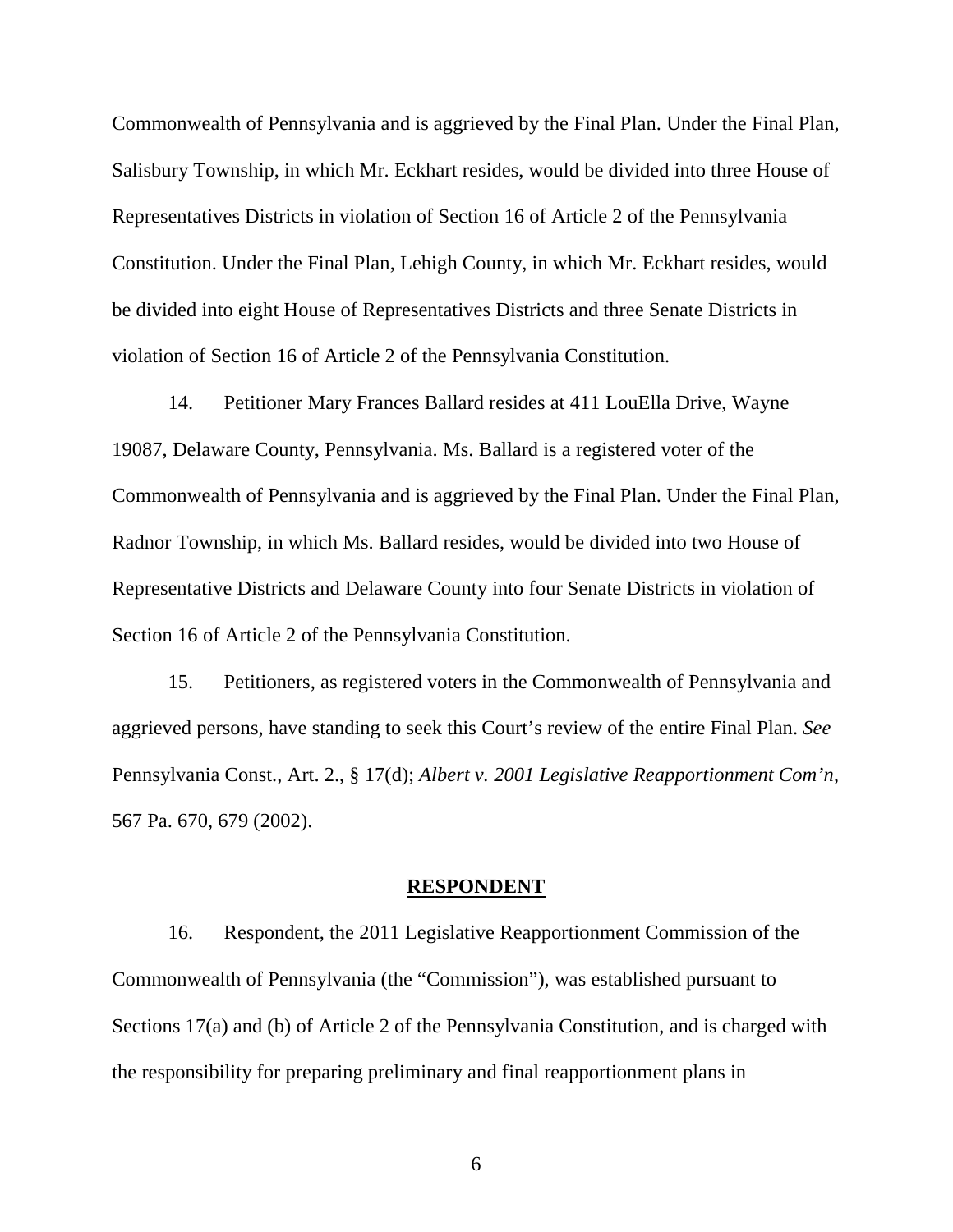accordance with Section 17(c) of such article. Respondent's address is North Office Building, Room 104, Harrisburg 17120, Pennsylvania.

# **CONTROLLING CONSTITUTIONAL PROVISION**

17. Section 16 of Article 2 of the Pennsylvania Constitution ("Section 16")

states in relevant part:

 The Commonwealth shall be divided into fifty senatorial and two hundred three representative districts, which shall be composed of compact and contiguous territory as nearly equal in population as practicable … Unless absolutely necessary no county, city, incorporated town, borough, township or ward shall be divided in forming either a senatorial or representative district.

# **DETERMINATION SOUGHT TO BE REVIEWED**

18. Petitioners seek review of the Final Plan, adopted on December 12, 2011. True and correct copies of the Final Plan for the Pennsylvania Senate and House of Representatives are attached as Exhibits A and B, respectively.

19. Pursuant to Section 17(d) of Article 2 of the Pennsylvania Constitution, this

Court must review the Final Plan to determine whether it is "contrary to law."

# **PROCEDURAL BACKGROUND**

20. The Commission adopted a Preliminary Reapportionment Plan at an administrative meeting held on October 31, 2011 (the "Preliminary Plan"). Under Section 17(c) of Article 2 the Pennsylvania Constitution, any person aggrieved by the Preliminary Plan had 30 days after the filing of the Preliminary Plan, or until November 30, 2011, to file exceptions with the Commission.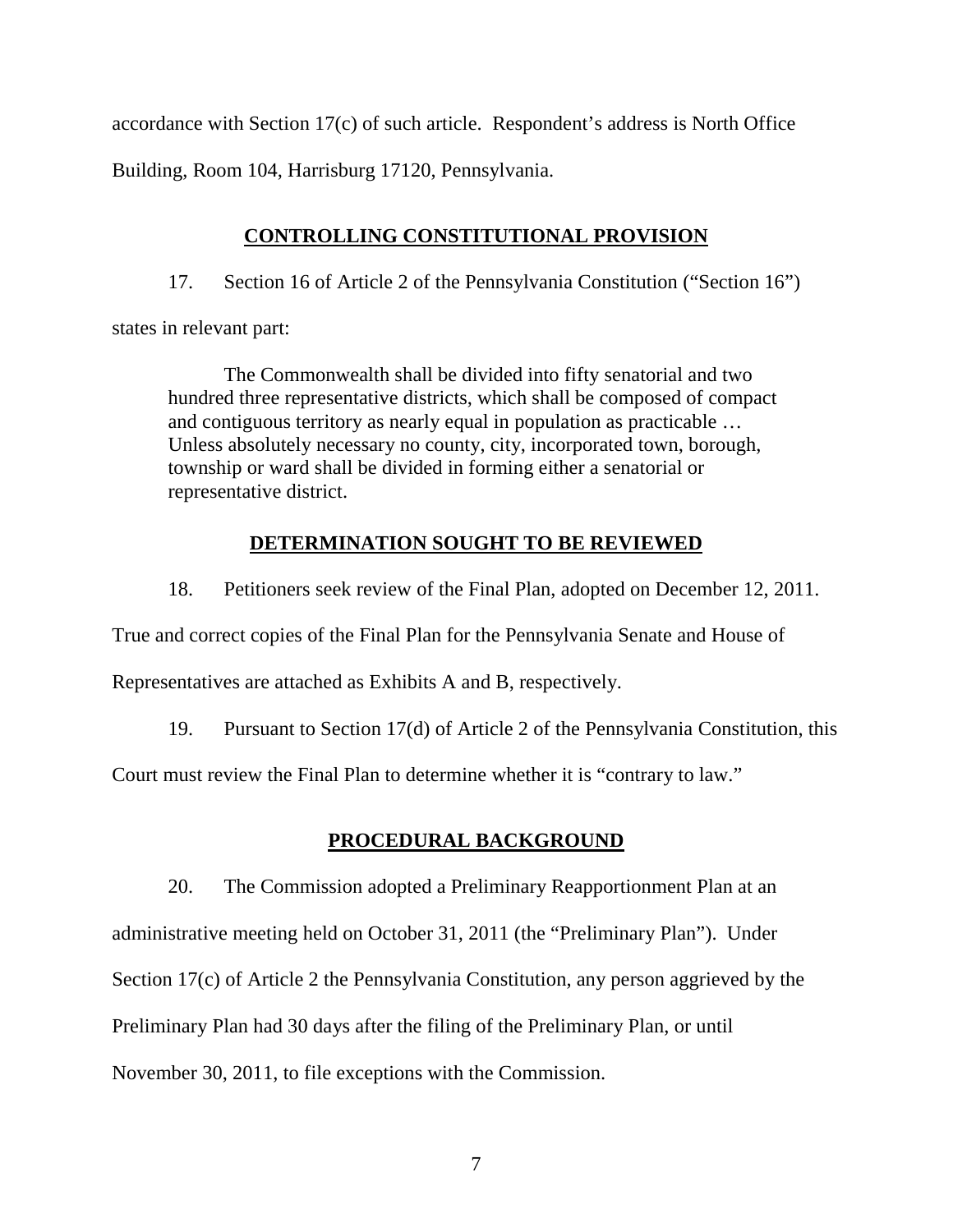21. The Commission conducted public hearings on September 7, 2011,

September 14, 2011, November 18, 2011, and November 23, 2011. The Commission held public administrative meetings on October 31, 2011, December 7, 2011, and December 12, 2011, at which it adopted the Final Plan.

22. The exceptions to the Preliminary Plan, on which this Petition is based, were timely filed on or before November 30, 2011. None of those exceptions were addressed in the Final Plan.

## **GENERAL STATEMENT OF OBJECTIONS TO THE DETERMINATION**

23. The Final Plan is contrary to law and must be remanded pursuant to Section 17(d) of Article 2 of the Pennsylvania Constitution, because it violates Section 16 of Article 2. Section 16 provides in pertinent part:

The Commonwealth shall be divided into fifty senatorial and two hundred three representative districts, which shall be composed of compact and contiguous territory as nearly equal in population as practicable … Unless absolutely necessary no county, city, incorporated town, borough, township or ward shall be divided in forming either a senatorial or representative district.

24. The prohibition on splitting subdivisions "unless absolutely necessary" is

unambiguous and must be enforced in accordance with its plain and ordinary meaning.

*Jubelirer v. Rendell*, 598 Pa. 16, 39 (Pa. 2008). While there is no need to look behind the

plain language of this prohibition, the reasons for the prohibition are self-evident. As the

record before the Commission reflects, the proliferation of unnecessary subdivision splits

undermines the ability of the voters in a subdivision to secure meaningful and effective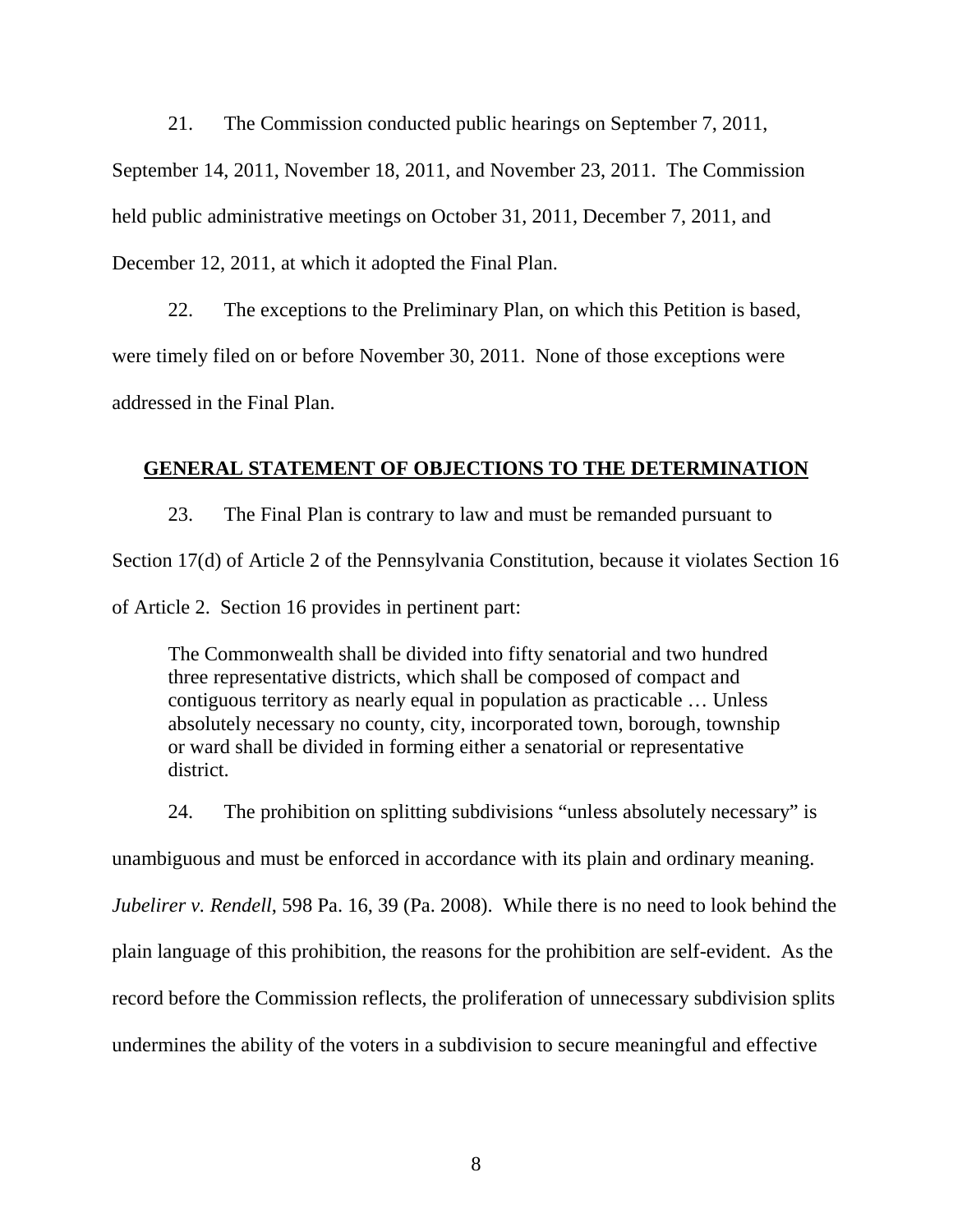legislative representation with respect to the interest and concerns of importance to that subdivision.

25. Despite the unmistakably clear language and purpose of Section 16, the Final Plan violates that section on a pervasive, state-wide basis. Rather than splitting subdivisions only when "absolutely necessary," the Final Plan needlessly creates hundreds of divided counties, cities, incorporated towns, boroughs, townships and wards. These splits are not "absolutely necessary," or even marginally necessary, to achieve any constitutionally valid objective of the Commission, *because the same level of population equality, compactness and continguity can be readily achieved while reducing both the number of places split, and the number of splits, in both houses by more than 50 percent*.

26. The Final Plan also violates Section 16 on a state-wide basis by failing to offer any "specific explanation for why the constitutional prerequisites of compactness and respect for political subdivisions cannot be accommodated simultaneous with the maintenance of substantial equality of population and enforcement of voting interests of protected groups in the manner prescribed by federal law." *Albert v. 2001 Legislative Reapportionment Com'n*, 567 Pa. 670, 688 (2002) (Saylor, J., concurring; joined by Castille, J., and Eakin, J.).

## *The Final Plan Violates Section 16(b)'s Prohibition on Dividing Political Subdivisions "Unless Absolutely Necessary"*

27. This Court's precedent, including *Albert v. 2001 Legislative Reapportionment Com'n*, 567 Pa. 670 (2002), make clear that compliance with Section 16 requires a balance between "the overriding objective of substantial equality in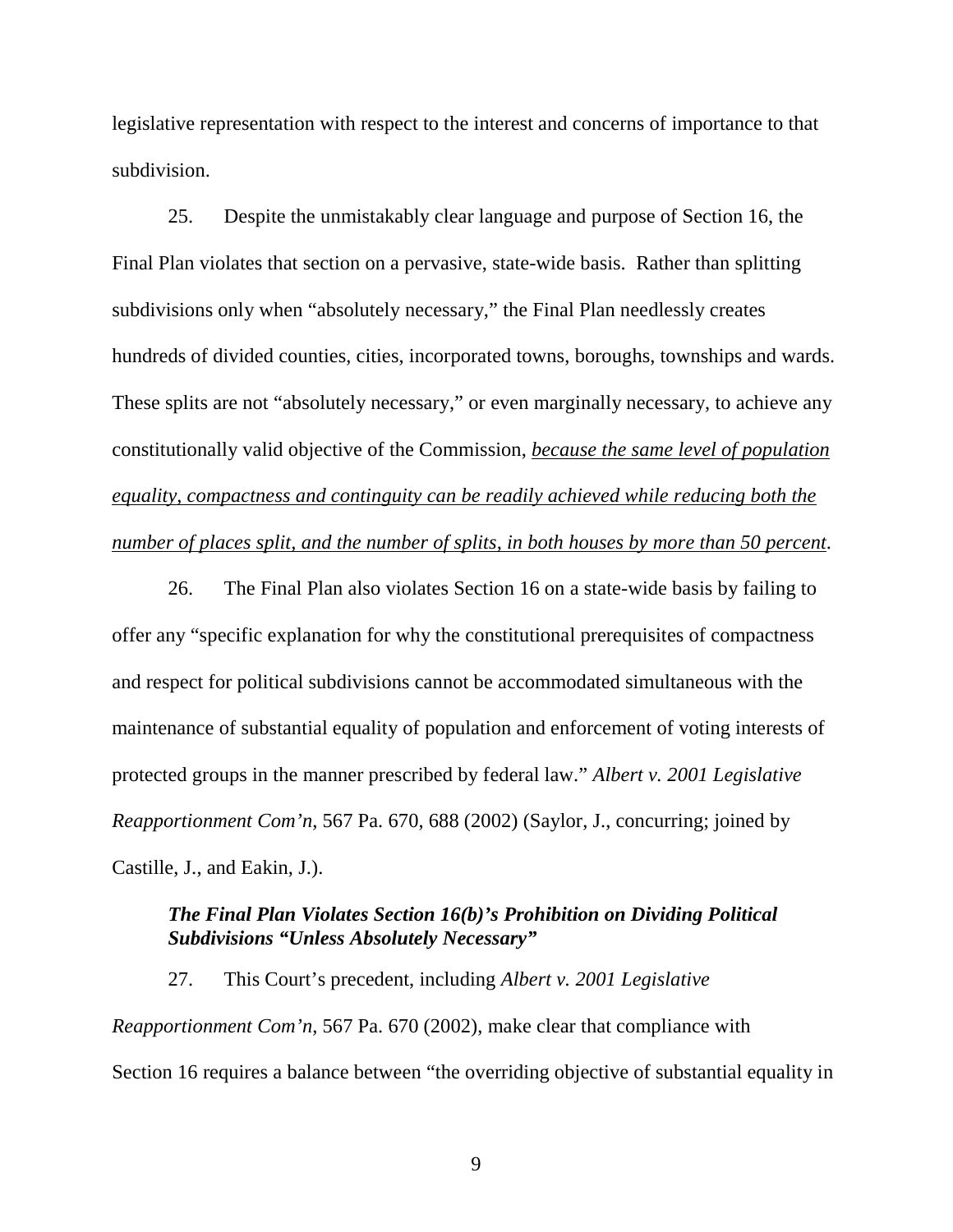population among districts," "concerns for compactness and adherence to a political subdivision line," and compliance with federal voting requirements. *Id.*, 567 Pa. at 677. Determining whether a plan complies with the Section 16 and federal requirements requires analysis of the plan "as a whole." *Id.* at 685.

28. The following table, generated using the data attached hereto at Exhibit F, shows a comparison between the total number of subdivision splits and split subdivisions under the Final Plan, and the total number of subdivision splits and split subdivisions that would have resulted if the Commission had prepared a plan in strict compliance with the requirements of Section 16 while maintaining the same level of population equality:

| <b>HOUSE</b>                    | <b>Final Plan</b> | <b>Section 16 Plan</b> | <b>Difference</b> |
|---------------------------------|-------------------|------------------------|-------------------|
| <b>Split Counties</b>           | 52                | 45                     | 7                 |
| <b>Split Municipalities</b>     | 108               | 27                     | 81                |
| Split Wards                     | 130               | 34                     | 96                |
| <b>Total Split Subdivisions</b> | 290               | 106                    | 184               |
| <b>Total County Splits</b>      | 268               | 229                    | 39                |
| <b>Total Municipal Splits</b>   | 270               | 84                     | 186               |
| <b>Total Ward Splits</b>        | 299               | 71                     | 228               |
| <b>Total Subdivision Splits</b> | 837               | 384                    | 453               |
| <b>SENATE</b>                   | <b>Final Plan</b> | <b>Section 16 Plan</b> | <b>Difference</b> |
| <b>Split Counties</b>           | 28                | 21                     | 7                 |
| <b>Split Municipalities</b>     | $\overline{4}$    | $\overline{2}$         | $\overline{2}$    |
| Split Wards                     | 26                | 4                      | 22                |
| <b>Total Split Subdivisions</b> | 58                | 27                     | 31                |
| <b>Total County Splits</b>      | 95                | 58                     | 37                |
| <b>Total Municipal Splits</b>   | 14                | 8                      | 6                 |
| <b>Total Ward Splits</b>        | 58                | 8                      | 50                |
| <b>Total Subdivision Splits</b> | 167               | 74                     | 93                |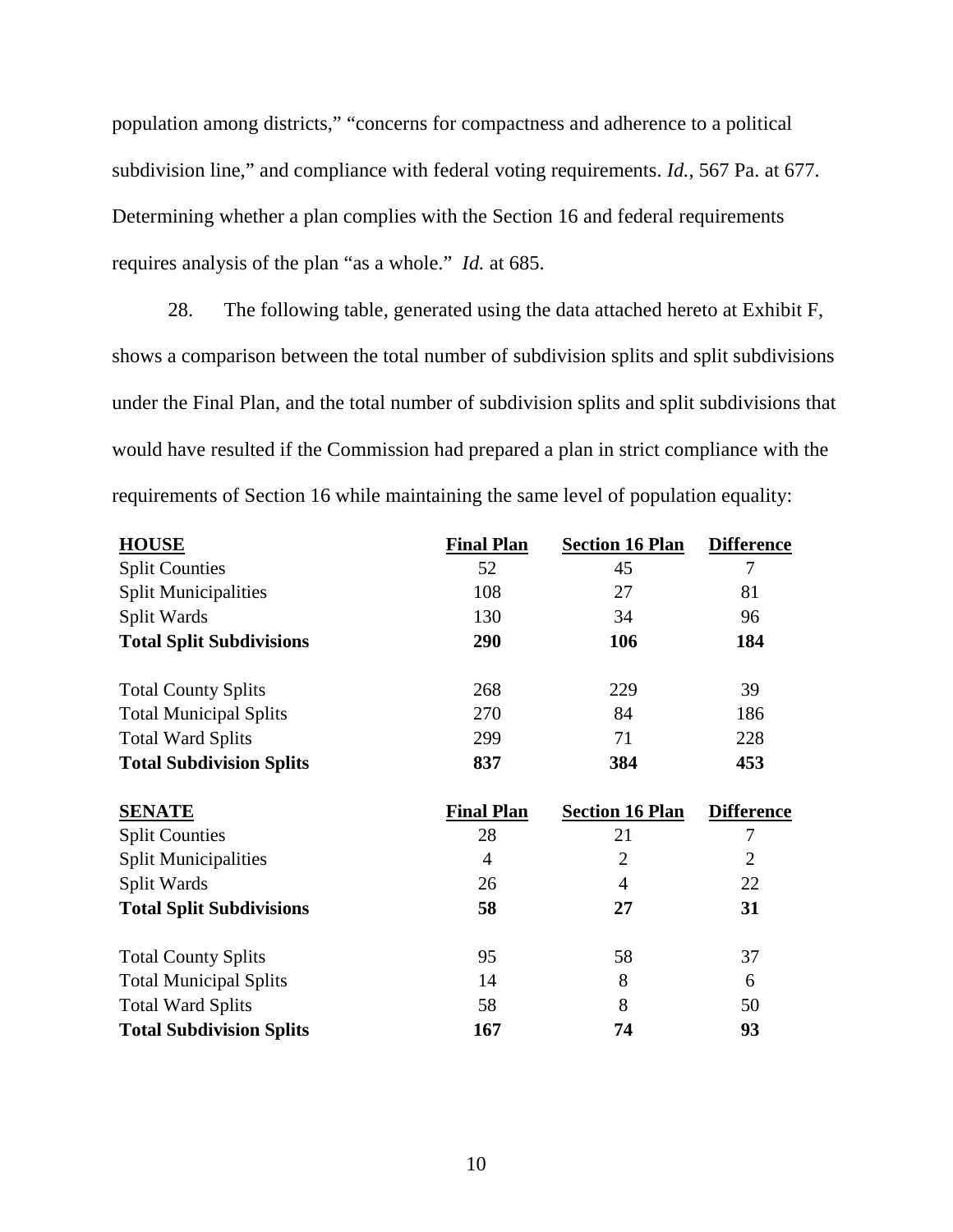29. To analyze the Final Plan as a whole, Petitioners compared that plan to a state-wide plan designed exclusively to satisfy the objectives of Section 16 and federal law (the "Section 16 Plan"), without regard to any objectives that fall outside the scope of those constitutional requirements, such as enhancement of partisan voting power in a particular district, preservation of incumbency, and the like. The Section 16 Plan was created through the following steps:

a. The Pennsylvania Constitution divides the Commonwealth into 50 senatorial districts and 203 representative districts. Based upon the 2010 census, the population of Pennsylvania is 12,702,379. The ideal population of each senatorial district would be 254,048; the ideal population of each house district would be 62,573. The total range of deviation from the ideal population is 3.89 % in the Senate and 5.98% in the House Final Plans.

b. With the goal of keeping the same ideal population deviation range as the Final Plan, Petitioner Holt began with the counties and moved to smaller subdivisions, and divided each subdivision population by the ideal district population state-wide to determine the total number of senatorial and representative districts to which each subdivision is entitled based on voting equality requirements. Subdivisions within the Final Plan deviation from strict voting equality were kept intact. Subdivisions that exceed the population equality deviation were either combined with other subdivisions or split along the lines of existing interior subdivisions to maintain voting equality.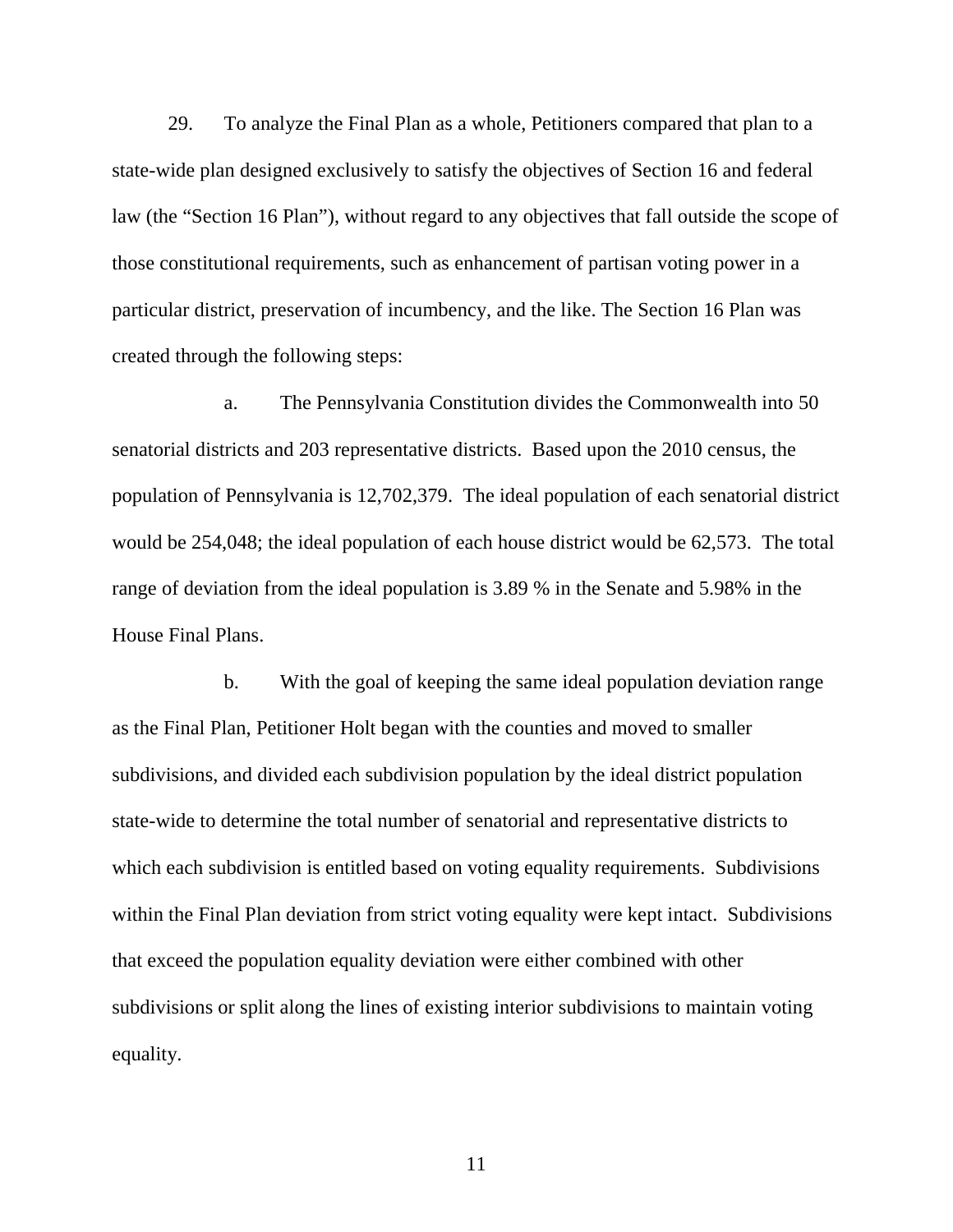c. After creating state-wide senatorial and representative district maps that achieve voting equality with the least possible splitting of subdivisions, adjustments were made as necessary to ensure compliance with the Voting Rights Act ("VRA"), 42 U.S.C. §1973. This step resulted in combining or splitting additional subdivisions, but only to the extent necessary to achieve VRA compliance.

d. As a result of the process followed in preparing the Section 16 Plan, all criteria used in establishing district boundaries are objective, transparent, readily verifiable, and based solely on the Pennsylvania Constitution or federal law. The spreadsheet attached hereto as Exhibit F sets forth the specific reason why each subdivision split under the Section 16 Plan was absolutely necessary.

30. Petitioner Holt presented an original Section 16 Plan to the Commission on November 18, 2011, and presented a modified Section 16 Plan on November 30, 2011. True and correct copies of these plans are attached hereto as Exhibits C and D, respectively.<sup>1</sup> Attached hereto as Exhibit E is an Amended Section 16 Plan, which makes additional adjustments to eliminate the split of Lower Makefield Township, modify several district numbers, and reduce the size of one district to meet strict VRA requirements. The Amended Section 16 Plan does not alter the total number of subdivision splits in the prior Section 16 Plans. Attached hereto as Exhibit G are spreadsheets setting forth relevant population and voting equality data with respect to the Amended Section 16 Plan.

-

<sup>&</sup>lt;sup>1</sup> Exhibits C and D are documents entitled "Legislative Reapportionment Exceptions and Proposed Solutions." The original/modified Section 16 Plan contained therein is also referred to as the "Holt Proposal."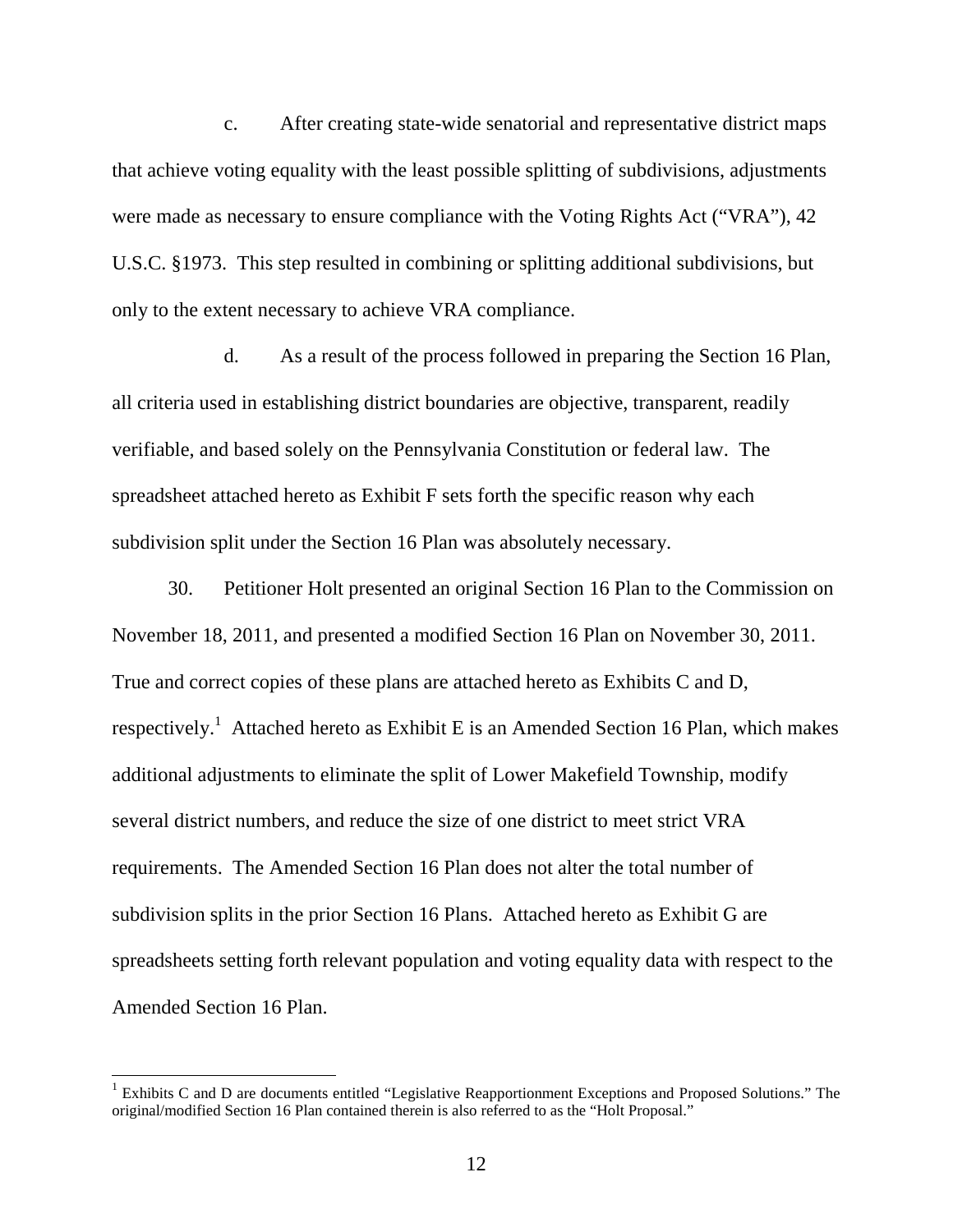31. Comparison of the Amended Section 16 Plan to the Final Plan illustrates the extent to which — *on a state-wide basis —* the Final Plan falls short of Section 16's express requirement to preserve subdivision boundaries. Indeed, the Final Plan creates *hundreds* of subdivision splits that are not "absolutely necessary" to meet any objective based on the Pennsylvania Constitution or federal law. The Final Plan unnecessarily splits many of these subdivisions multiple times. As a result, the total number of unnecessary subdivision *splits* under the Final Plan is greater than the total number of *subdivisions* affected by those unnecessary splits. Specifically, as set forth in the spreadsheets attached as Exhibit F:

a. The Final Plan for the House created a total of 837 subdivision splits, 453 more than the number of subdivision splits which were "absolutely necessary" under Section 16. The number of subdivisions split by the Final Plan for the House totaled 290, 184 more subdivisions than would have been split if the Final Plan complied with Section 16.

b. The Final Plan for the Senate created a total of 167 subdivision splits, 93 more than the number of subdivision splits that were "absolutely necessary" under Section 16. The number of subdivisions split by the Final Plan for the Senate totaled 58—31 more subdivisions than would have been split if the Final Plan complied with Section 16.

32. The hundreds of additional splits called for by the Final Plan cannot be explained by any constitutionally valid objective under Section 16. Those additional splits cannot be justified by a desire to improve voting equality, because the overall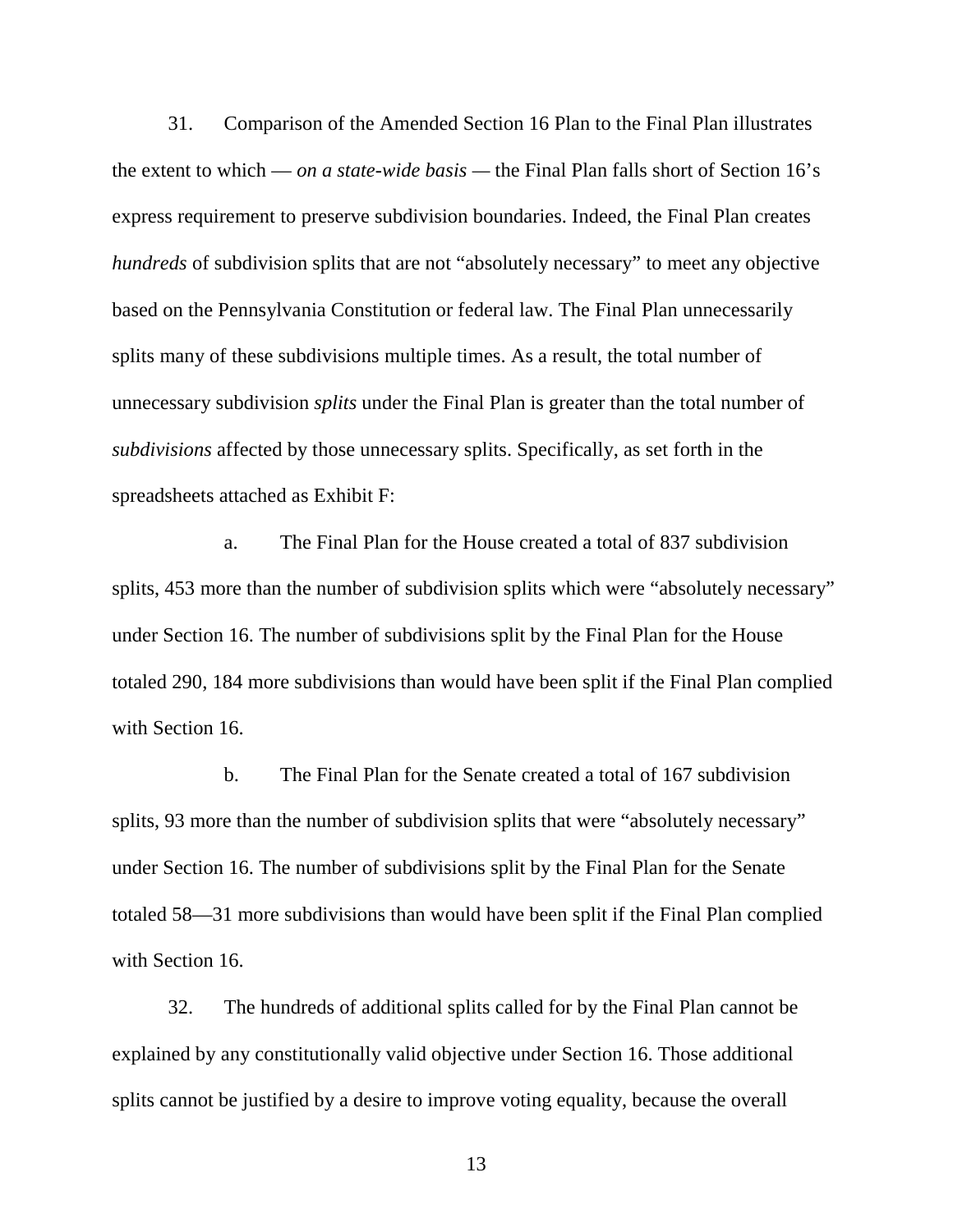voting equality deviations are essentially the same, if not better, in the Amended Section 16 Plan as compared with the Final Plan. The Final Plan has deviations of 3.89% in the Senate and 5.98% in the House, while the Amended Section 16 Plan has deviations of 3.471% in the Senate and 5.872% in the House.

33. The additional splits under the Final Plan also cannot be justified by VRA considerations. The Final Plan includes 14 minority-majority districts. The Amended Section 16 Plan creates 19, with far fewer subdivision splits by preserving wards that the Final Plan needlessly divides.

34. The divisions under the Final Plan cannot be justified by compactness or contiguousness. For the Senate, the compactness or contiguousness of the Final Plan are no greater than, and are arguably less than, that of the Amended Section 16 Plan. For the House, the Final Plan creates seven non-contiguous districts for the House, while the Amended Section 16 Plan creates just one.

35. The Commission's apparent desire to limit the number of changes to the voting districts established in 2001 also cannot justify its violation of Section 16's mandate to preserve political subdivisions. As this Court noted in *Albert*, the "continuation of the pre-existing legislative districts" should not be a significant factor in evaluating a reapportionment plan. 567 Pa. at 686-687. Under Section 17(a) of Article 2, the Commission is created for the express purpose of "*reapportioning the Commonwealth*," not for the purpose of preserving existing districts or accommodating the residence of incumbents.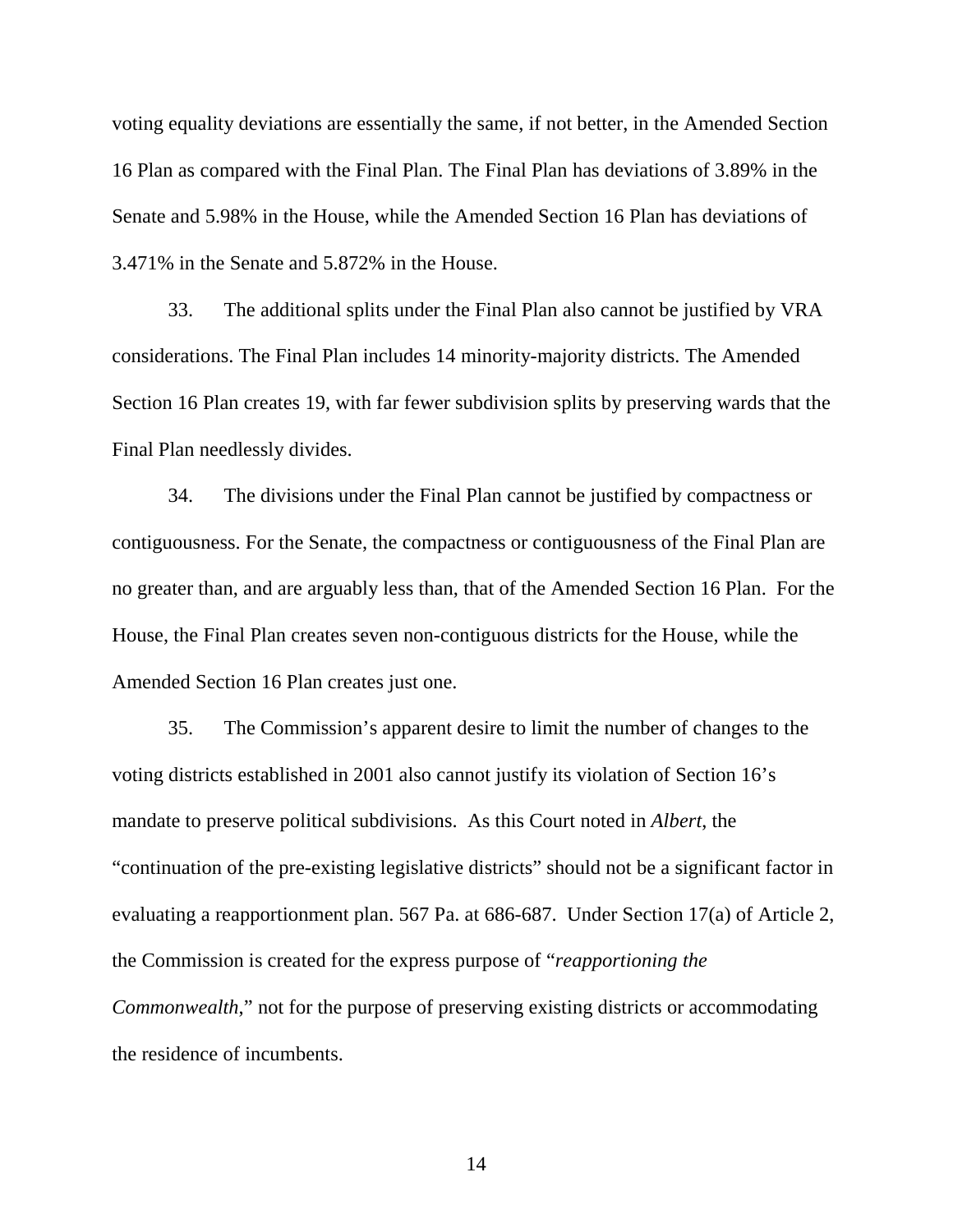36. The excessive number of subdivision splits also cannot be justified on the theory that the total numbers of splits are in line with the total numbers of splits under the 2001 reapportionment plan that this Court approved in *Albert*. The *Albert* decision made clear that it had *not* been presented with a meaningful challenge to the Commission's plan "as a whole." In fact, no prior decision of this Court compares a plan proposed by the Commission to a state-wide plan developed solely on the basis of Section 16 considerations.

37. There are many individual examples of unnecessary subdivision splits in the Final Plan which confirm that the Commission failed to follow the clear dictates of Section 16. For example, the Final Plan for the House split numerous subdivisions whose populations were *smaller* than the ideal House district population and therefore should not have been split at all, because no valid countervailing considerations necessitated a split. Among *many* other examples:

a. The Final Plan split Lower Merion, Montgomery County into *four* House Districts even though it is only a -7.59% deviation from an ideal House district population. There are no equal population, VRA or other requirements that justified even a single split, much less *four*.

b. The Final Plan split Philadelphia Ward 42 into *five* House Districts even though it is only 52.26% of an ideal House district population. There are no equal population, VRA or other requirements that justified even a single split, much less *five*.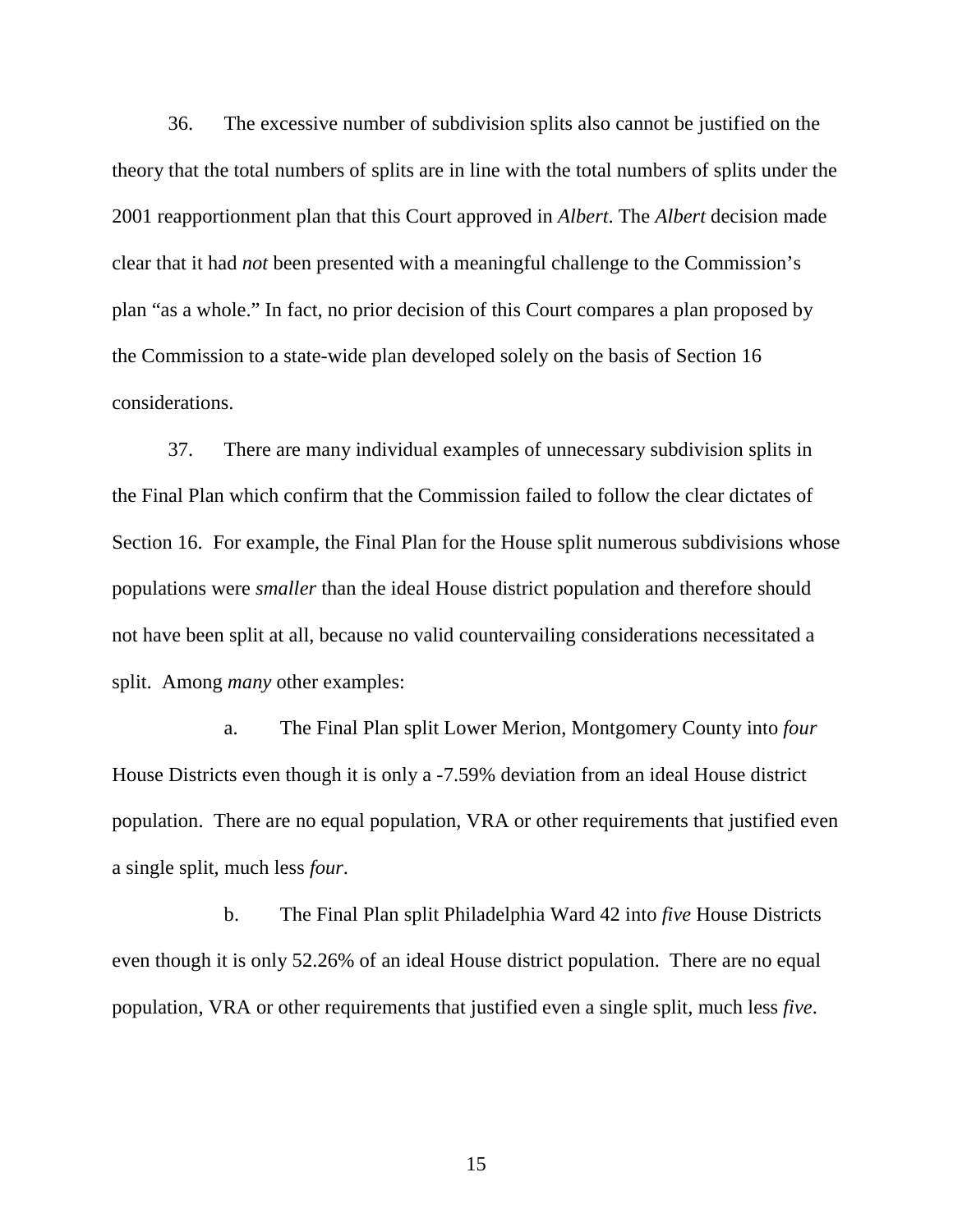c. The Final Plan split Philadelphia Ward 49 into *five* House Districts even though it is only 39.19% of an ideal House district population. There are no equal population, VRA or other requirements that justified even a single split, much less *five*.

d. The Final Plan split Philadelphia Ward 54 into *four* House Districts even though it is only 38.16% of an ideal House district population. There are no equal population, VRA or other requirements that justified even a single split, much less *four*.

e. The Final Plan split Philadelphia Ward 64 into *four* House Districts even though it is only 27.55% of an ideal House district population. There are no equal population, VRA or other requirements that justified even a single split, much less *four*.

f. The Final Plan split Pottstown (in Montgomery County) into *three* House Districts even though it is only 35.76% of an ideal House district population. There are no equal population, VRA or other requirements that justified even a single split, much less *three*.

g. The Final Plan split Swatara (in Dauphin County) into *three* House Districts even though it is only 37.34% of an ideal House district population. There are no equal population, VRA or other requirements that justified even a single split, much less *three*.

h. The Final Plan split Unity (in Westmoreland County) into *three* House Districts even though it is only 36.13% of an ideal House district population. There are no equal population, VRA or other requirements that justified even a single split, much less *three*.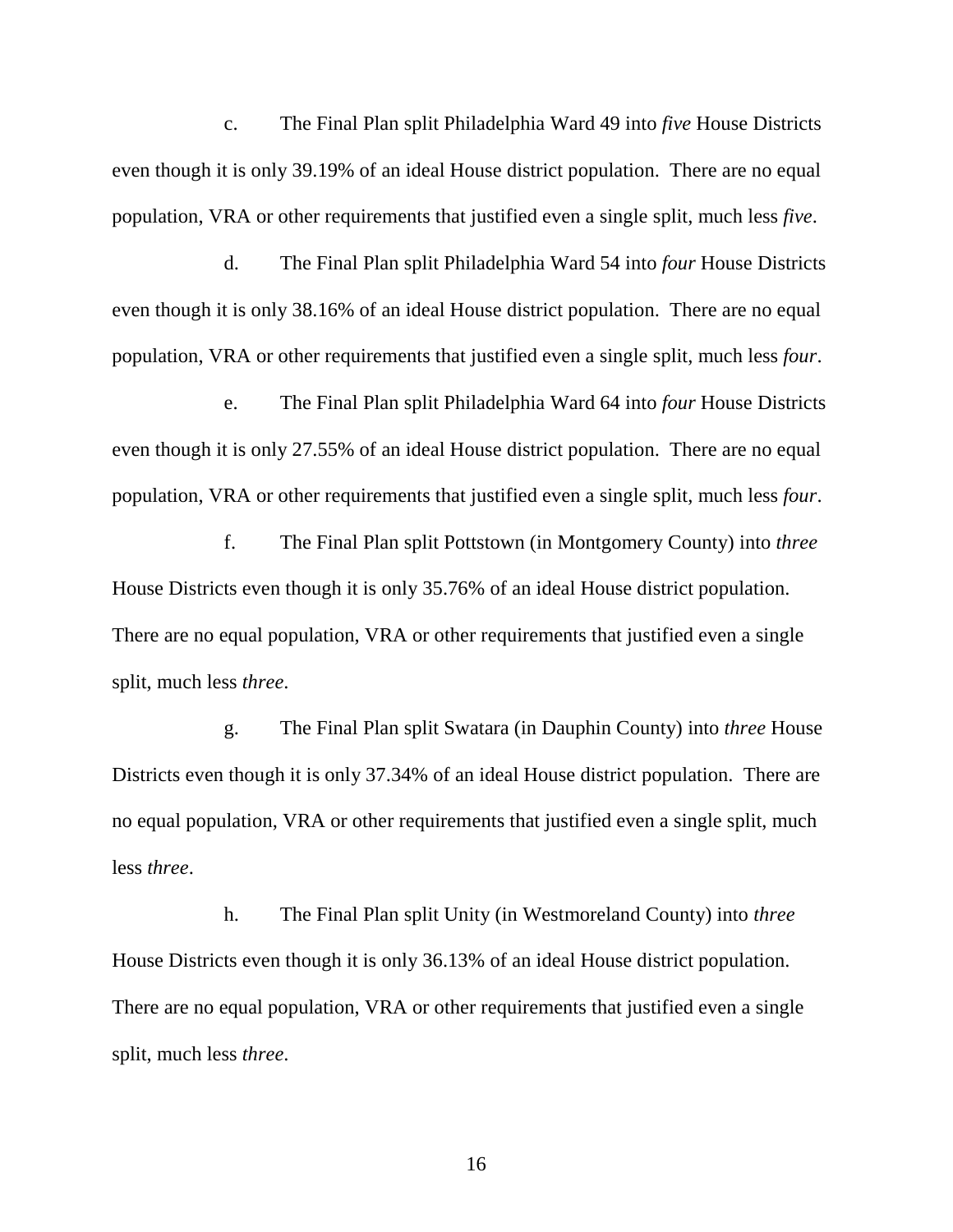i. The Final Plan split Salisbury (in Lehigh County) into *three* House Districts even though it is only 21.58% of an ideal House district population. There are no equal population, VRA or other requirements that justified even a single split, much less *three*.

j. The Final Plan split South Whitehall (in Lehigh County) into *three* House Districts even though it is only 30.65% of an ideal House district population. There are no equal population, VRA or other requirements that justified even a single split, much less *three*.

38. The Final Plan for the Senate has many similar examples of subdivision splits that are completely unnecessary. Among *many* other examples:

a. The Final Plan split Philadelphia Ward 18 into *three* Senate Districts even though it is only 5.75% of an ideal Senate district population. There are no equal population, VRA or other requirements that justified even a single split, much less *three*.

b. The Final Plan split Philadelphia Ward 21 into *three* Senate Districts even though it is only 17.44% of an ideal Senate district population. There are no equal population, VRA or other requirements that justified even a single split, much less *three.*

c. The Final Plan split Carbon into *two* Senate Districts even though it is only 25.68% of an ideal Senate district population. There are no equal population, VRA or other requirements that justified this split.

d. The Final Plan split Adams County into *three* Senate Districts even though it is only 39.92% of an ideal Senate district population. There are no equal population, VRA or other requirements that justified even a single split, much less *three*.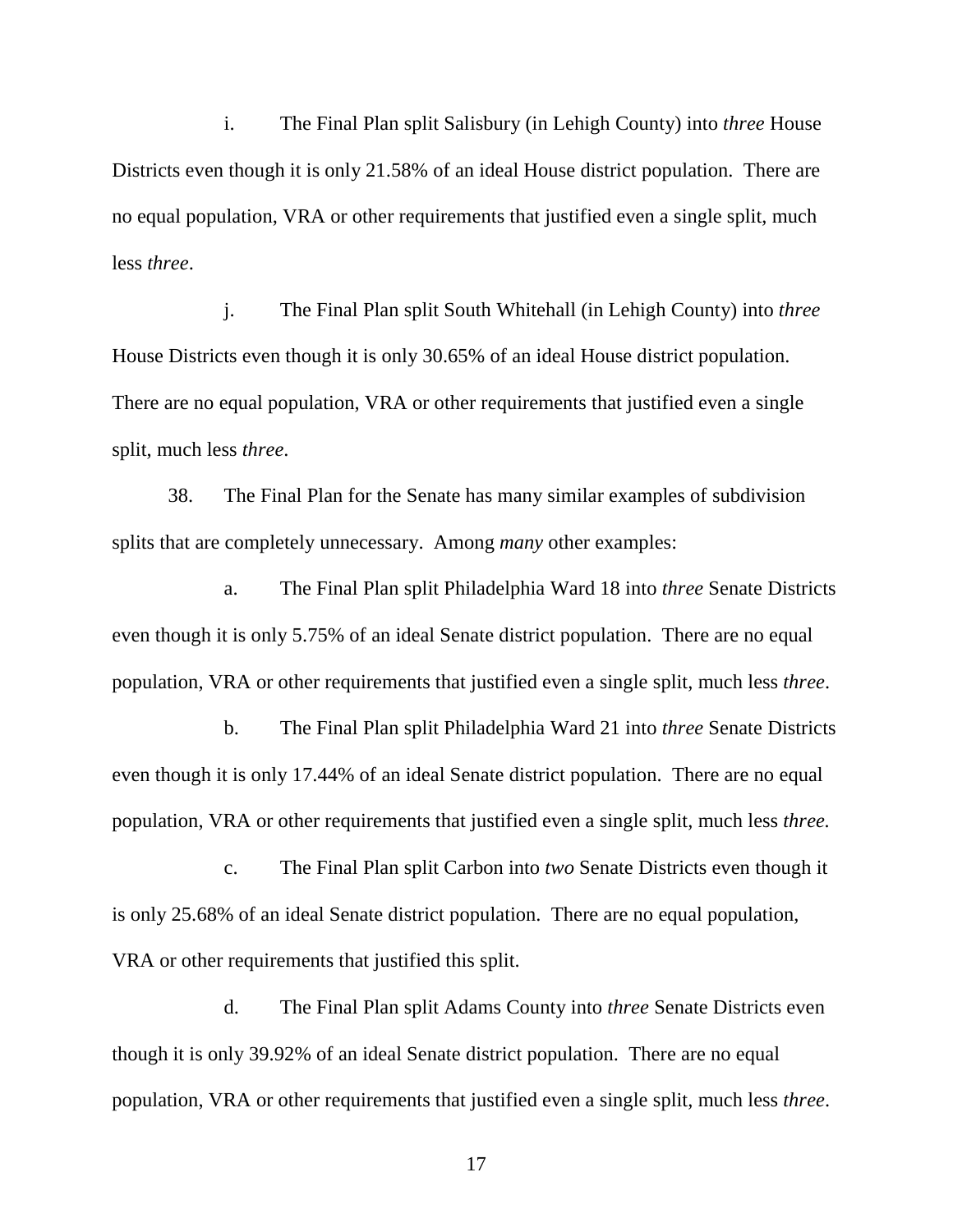e. The Final Plan split Butler County into *three* Senate Districts even though it is only a -27.63% deviation from the ideal Senate district population. There are no equal population, VRA or other requirements that justified even a single split, much less *three*.

f. The Final Plan split Washington County into *three* Senate Districts even though it is only a -18.20% deviation from the ideal Senate district population. There are no equal population, VRA or other requirements that justified even a single split, much less *three*.

39. For all the reasons discussed above, analysis of the Final Plan *as a whole* establishes that the Commission acted contrary to law by creating hundreds of subdivision splits that are not "absolutely necessary." Accordingly, the Final Plan must be remanded.

## *The Commission Acted Contrary to Law by Failing to Offer any "Specific Explanation" for the Excessive Number of Subdivision Splits under its Plan*

40. The concurring opinion in *Albert* expressed the view that, where a reapportionment plan creates a large number of subdivision splits that cannot be explained by the requirements of Section 16 or federal voting requirements, the Commission should explain itself. In particular, it should offer—

*some specific explanation for why the constitutional prerequisites of compactness and respect for political subdivisions cannot be accommodated simultaneous with the maintenance of substantial equality of population and enforcement of voting interests of protected groups in the manner prescribed by federal law.* 

Id., 567 Pa. at 688 (Saylor, J., concurring; joined by Castille, J., and Eakin, J.) (italics added).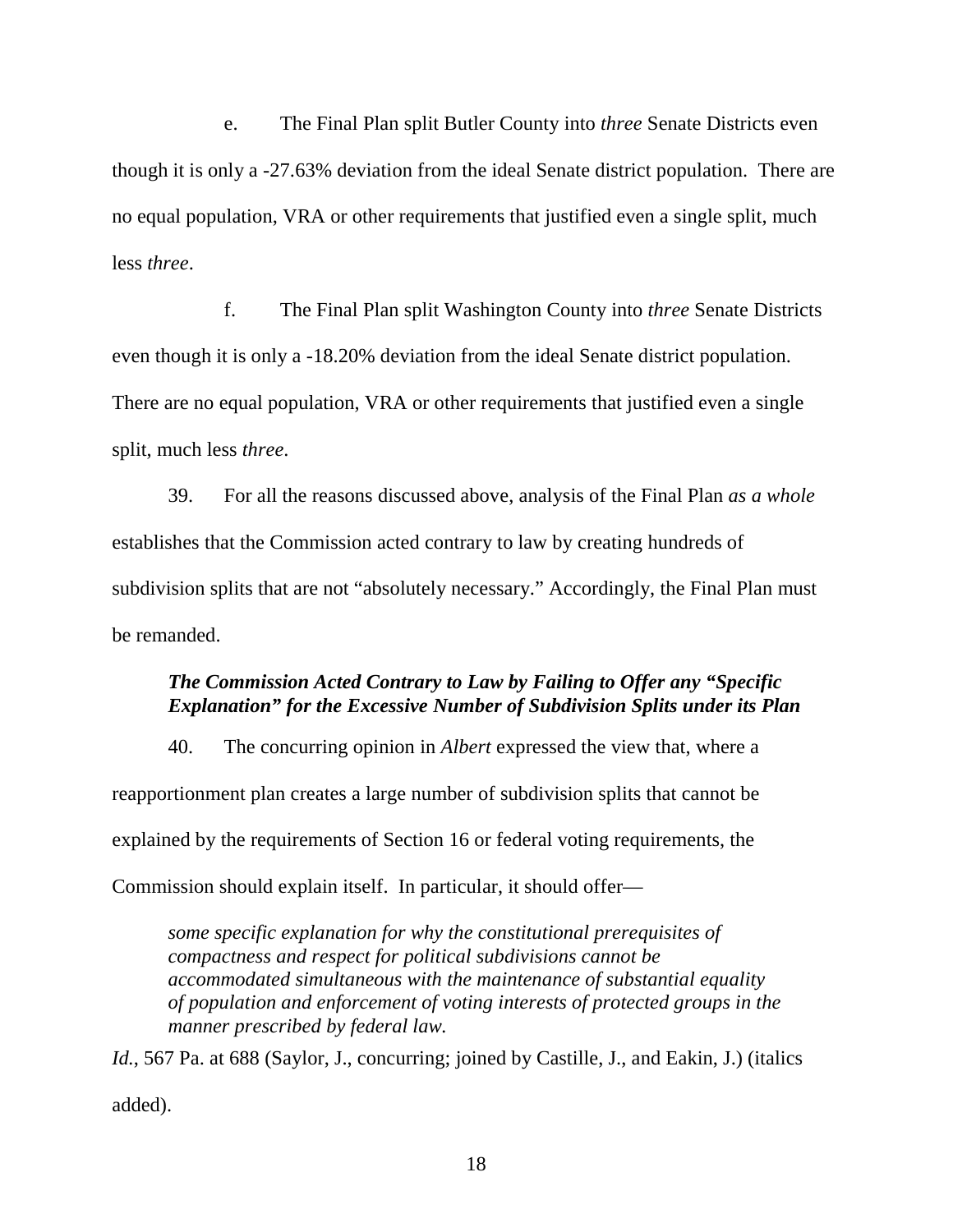41. Here, the Commission has failed to offer and cannot offer *any* explanation, much less a "specific explanation," that would satisfy the straightforward requirement proposed by the *Albert* concurrence. No such explanation can be provided because the Amended Section 16 Plan demonstrates, for the reasons discussed above, that "the constitutional prerequisites of compactness and respect for political subdivisions" *can* "be accommodated simultaneous with the maintenance of substantial equality of population and enforcement of voting interests of protected groups in the manner prescribed by federal law."

42. The Commission's inability to provide the "specific explanation" called for by the *Albert* concurrence by itself requires remand in this case for two reasons. First, as discussed above, the Section 16 Plan submitted to the Commission prior to its adoption of the Final Plan constituted "concrete [and] objective data" demonstrating that it is possible to simultaneously achieve all constitutionally valid objectives of the Commission. *See Com. ex rel. Specter v. Levin*, 293 A.2d 15, 24 (Pa. 1972). The Commission's decision to wholly disregard that data is arbitrary and therefore contrary to law.

43. Second, as discussed in paragraphs 35 and 36 above, the Final Plan is replete with examples of subdivision splits that serve no constitutionally valid purpose and therefore are contrary to Section 16's prohibition on splits that are not "absolutely necessary."

44. Under these circumstances, where concrete and objective data demonstrate that the objectives of Section 16 and federal voting requirements are simultaneously achievable on a state-wide basis, yet the Commission flouts the "*constitutional*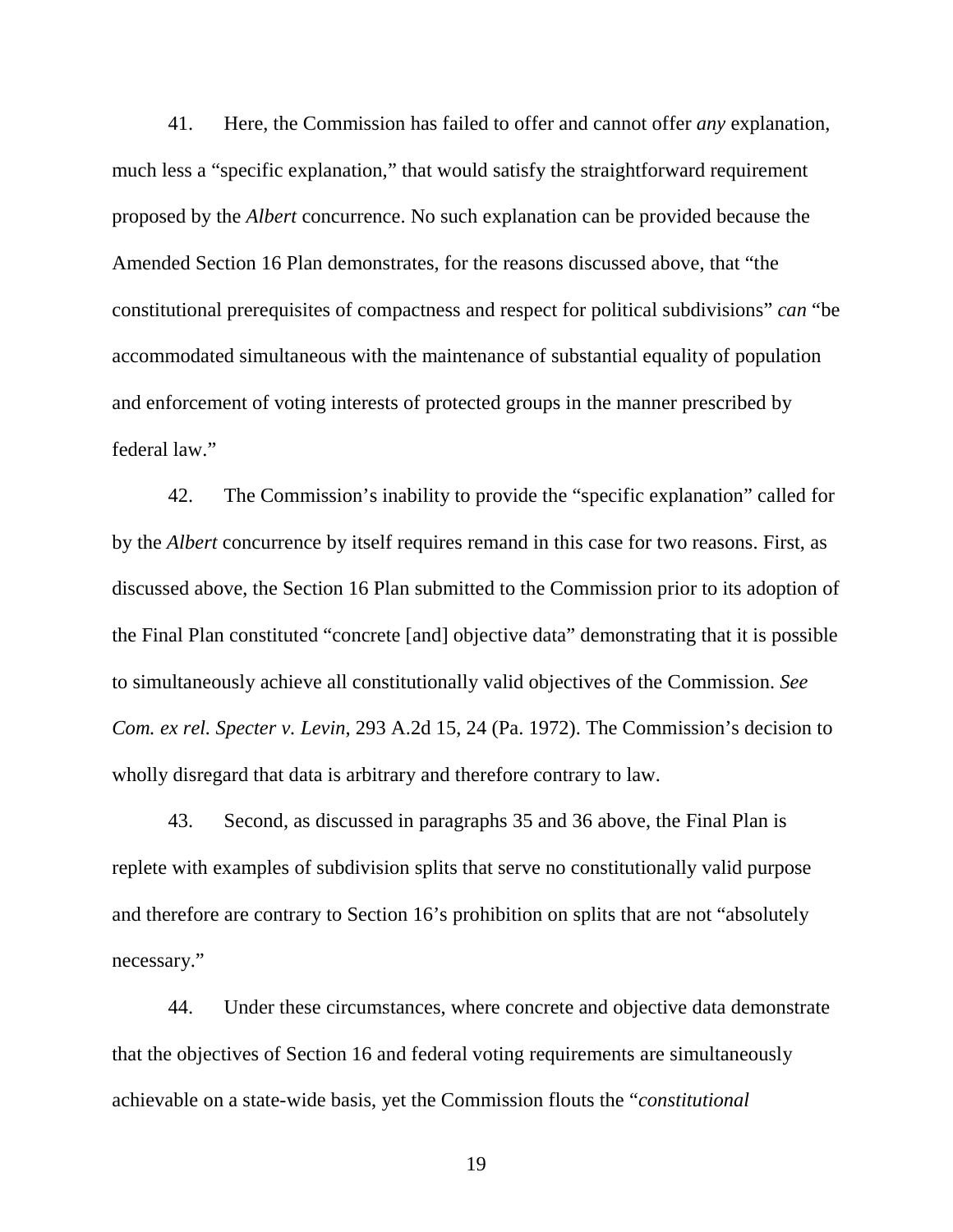*prerequisites of compactness and respect for political subdivisions"* and offers no "specific explanation" for its failure to honor those prerequisites, the Commission plainly has acted contrary to law. Its decision must be reversed, and the matter remanded for preparation of a new reapportionment plan that meets Section 16's clear requirements.

### **RELIEF SOUGHT**

WHEREFORE, petitioner prays the Court:

- a) Determine that the Final Plan is contrary to law under Section 17(d) of Article 2 of the Pennsylvania Constitution;
- b) Remand the Final Plan to the Commission and direct the Commission, pursuant to Section 17(d) of Article 2 of the Pennsylvania Constitution, to (a) reapportion the legislative districts of the Commonwealth in a manner that avoids any subdivision split that is not absolutely necessary; and (b) to provide a specific explanation of any continued deviation from the requirements of Section 16 of Article 2 of the Pennsylvania Constitution; and
- c) Grant such further relief as may be just under the circumstances.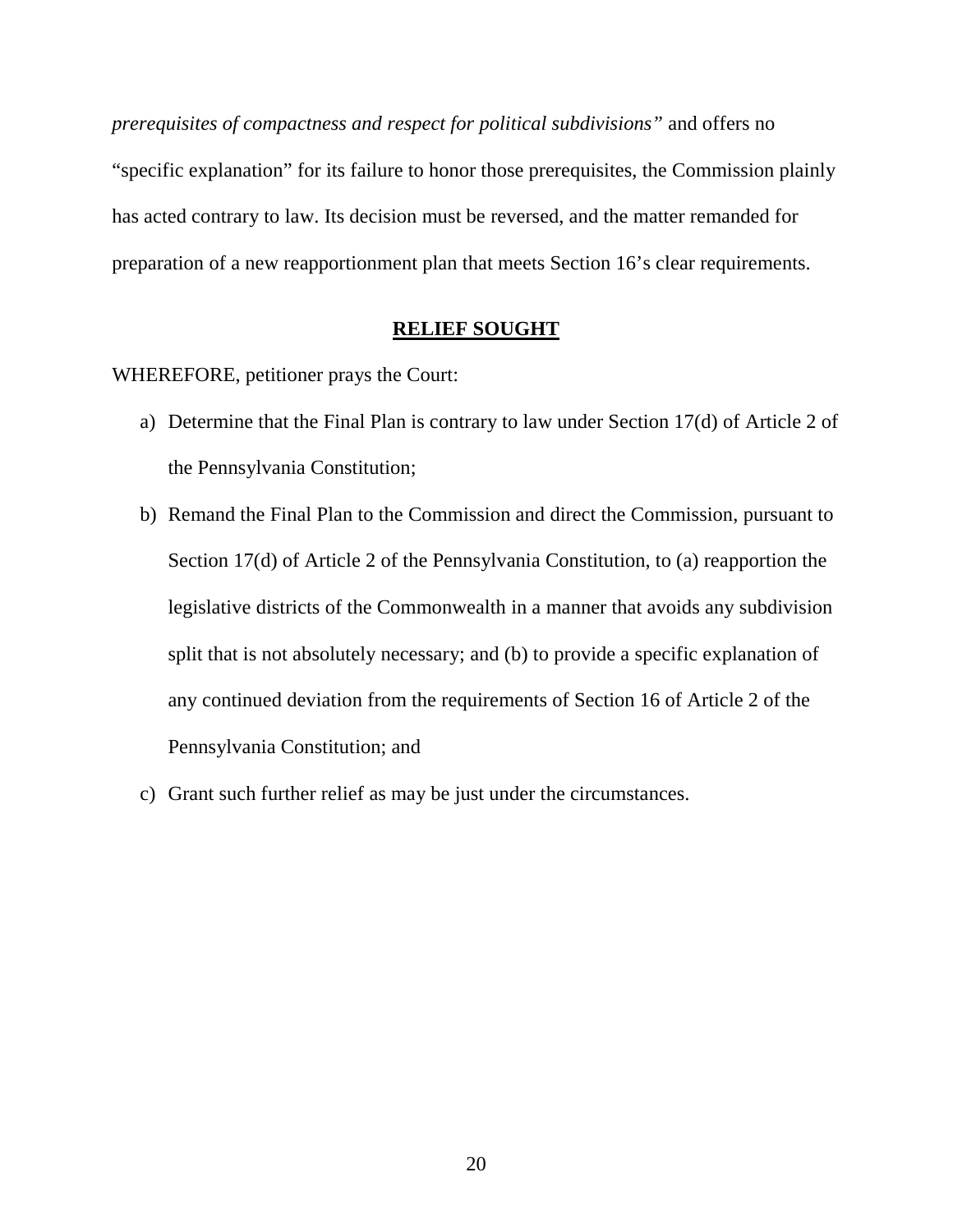- b) Remand the Final Plan to the Commission and direct the Commission, pursuant to Section 17(d) of Article 2 of the Pennsylvania Constitution, to (a) reapportion the legislative districts of the Commonwealth in a manner that avoids any subdivision split that is not absolutely necessary; and (b) to provide a specific explanation of any continued deviation from the requirements of Section 16 of Article 2 of the Pennsylvania Constitution; and
- c) Grant such further relief as may be just under the circumstances.

Dated: January 11, 2012

Respectfully submitted,

Virginia A. Gibson(PA#32520) David Newmann  $(PAA#82401)$ HOGAN LOVELLS US LLP 1835 Market Street, 29<sup>th</sup> Floor Philadelphia, PA 19103

Michael Churchill (PA#04661) Public Interest Law Center of Philadelphia 1709 Ben Franklin Parkway, 2<sup>nd</sup> Floor Philadelphia, PA 19103

Attorneys for Petitioners Amanda E. Holt, Elaine Tomlin, Louis Nudi, Diane Edbril, Dariel I. Jamieson, Lora Lavin, James Yoest, Jeffrey Meyer, Christopher H. Fromme, Timothy F. Burnett, Chris Hertzog, Glenn Eckhart, and Mary Frances Ballard.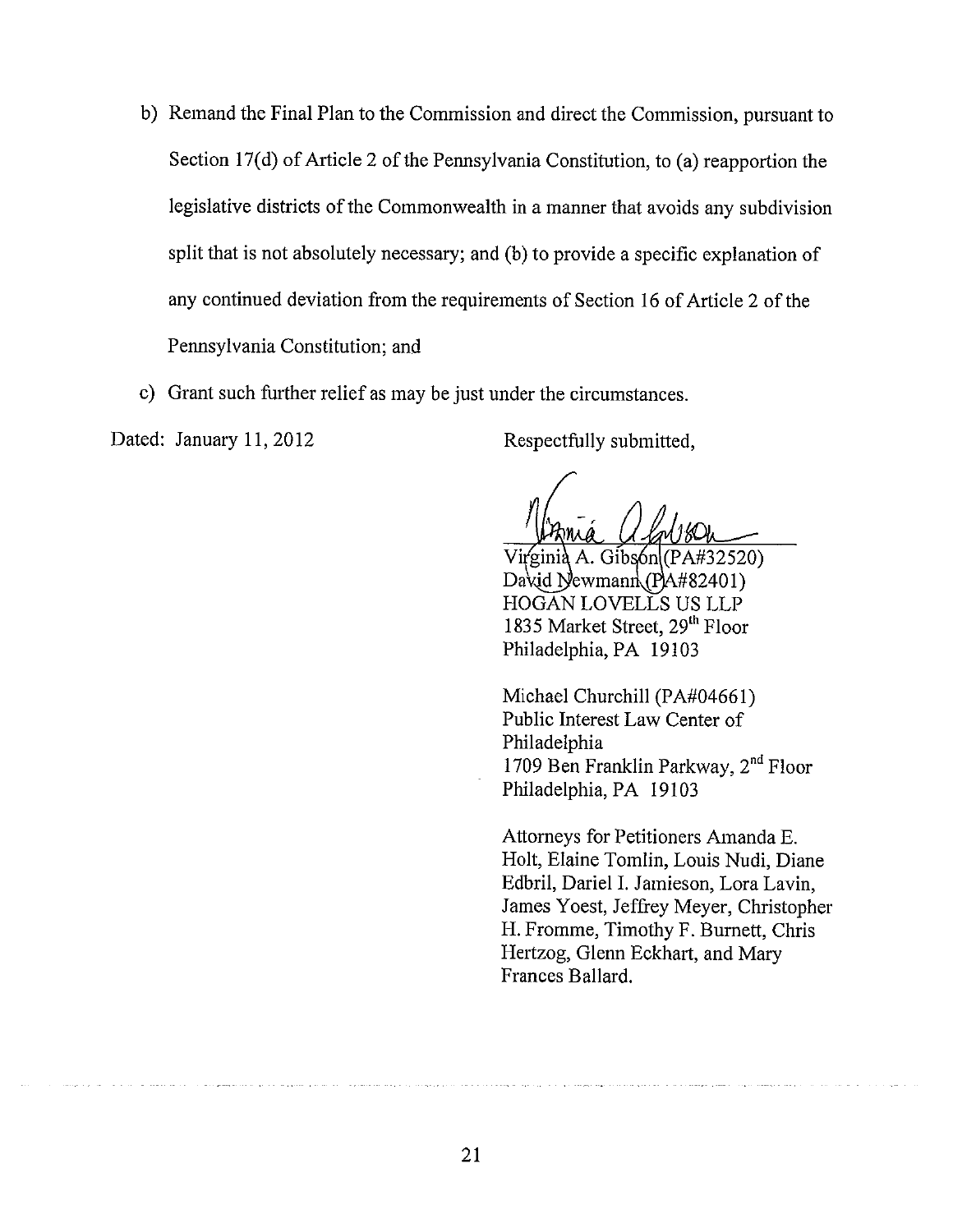#### **VERIFICATION**

The undersigned Petitioner hereby states that the factual averments set forth in the above Petition are true and correct to the best of the undersigned's knowledge, information and belief and are made subject to the penalties of 18 Pa. C.S.A. § 4904 relating to unsworn falsifications to authorities.

orda E Molt

Amanda E. Holt

Dated: January 11, 2012